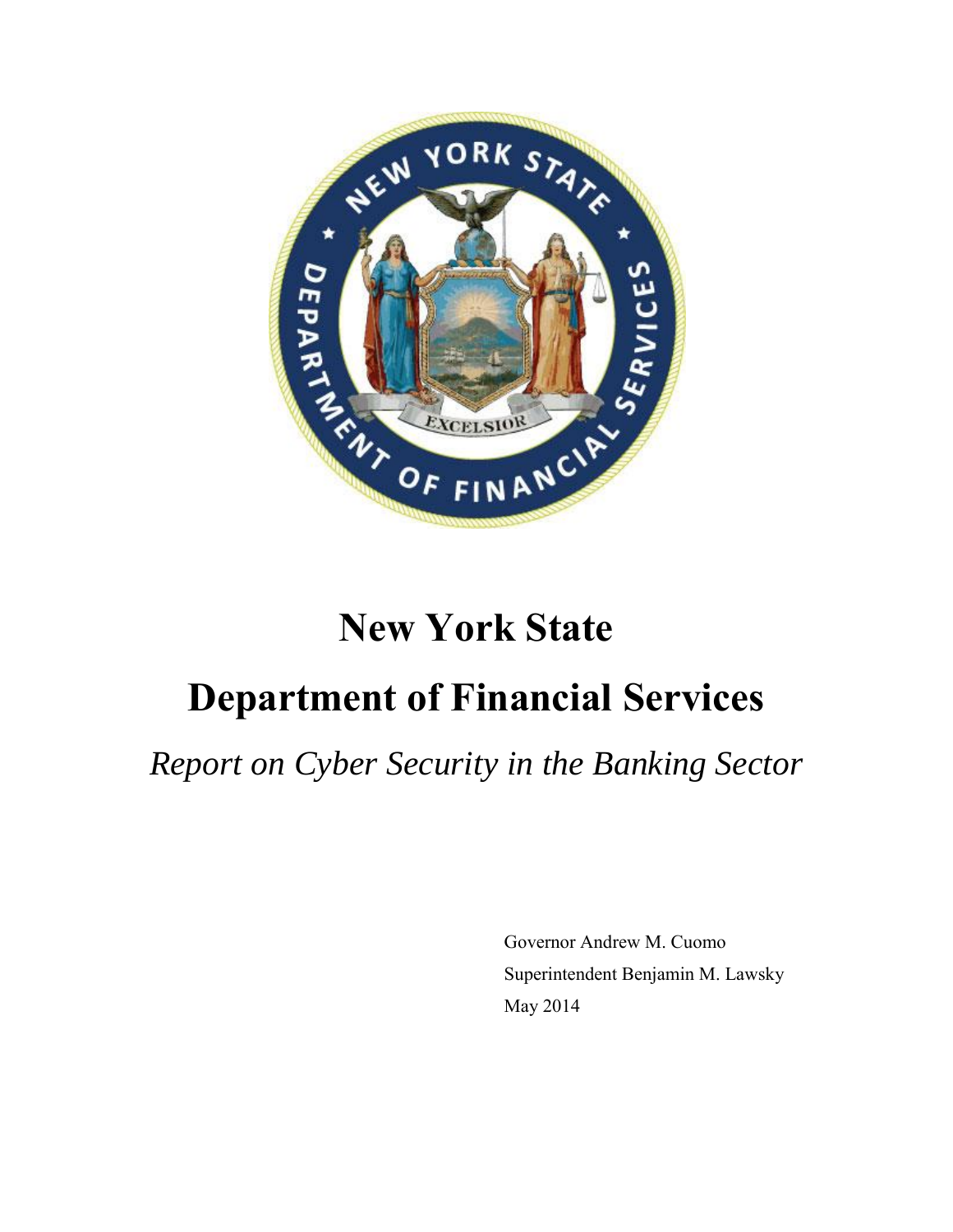#### **I. Introduction**

Cyber attacks against financial services institutions are becoming more frequent, more sophisticated, and more widespread. Although large-scale denial-of-services attacks against major financial institutions generate the most headlines, community and regional banks, credit unions, money transmitters, and third-party service providers (such as credit card and payment processors) have experienced attempted breaches in recent years.

The rise in frequency and breadth of cyber attacks can be attributed to a number of factors. Unfriendly nation-states breach systems to seek intelligence or intellectual property. Hacktivists aim to make political statements through systems disruptions. Organized crime groups, cyber gangs, and other criminals breach systems for monetary gain—*i.e.*, to steal funds *via* account takeovers, ATM heists, and other mechanisms. As the cost of technology decreases, the barriers to entry for cyber crime drop, making it easier and cheaper for criminals of all types to seek out new ways to perpetrate cyber fraud. A growing black market for breached data serves to encourage wrongdoers further.

With this in mind, the New York State Department of Financial Services ("the Department") in 2013 conducted an industry survey on cyber security. A total of 154 institutions were asked to complete a questionnaire seeking information on each participant's cyber security program, costs, and future plans. The objective of the survey was to obtain a horizontal perspective of the financial services industry's efforts to prevent cyber crime, protect consumers and clients in the event of a breach, and ensure the safety and soundness of their organizations.

Of the total 154 depository institutions that completed the Department's cyber security questionnaire, there were 60 community and regional banks, 12 credit unions, and 82 foreign branches and agencies.

The survey asked questions about each participant's information security framework; corporate governance around cyber security; use and frequency of penetration testing and results; budget and costs associated with cyber security; the frequency, nature, cost of, and response to cyber security breaches; and future plans on cyber security.

In addition to the survey, the Department met with a cross-section of depository institutions and cyber security experts over the course of several months to discuss industry trends, concerns, and opportunities for improvement. This dialogue provided important additional context regarding specific challenges facing the industry, including the rapid pace of technological change and the increased frequency and sophistication of cyber attacks.

The findings described in this report represent responses of the survey participants as a whole or of specific sub-categories of participants (*e.g.*, by asset size). The findings are not indicative of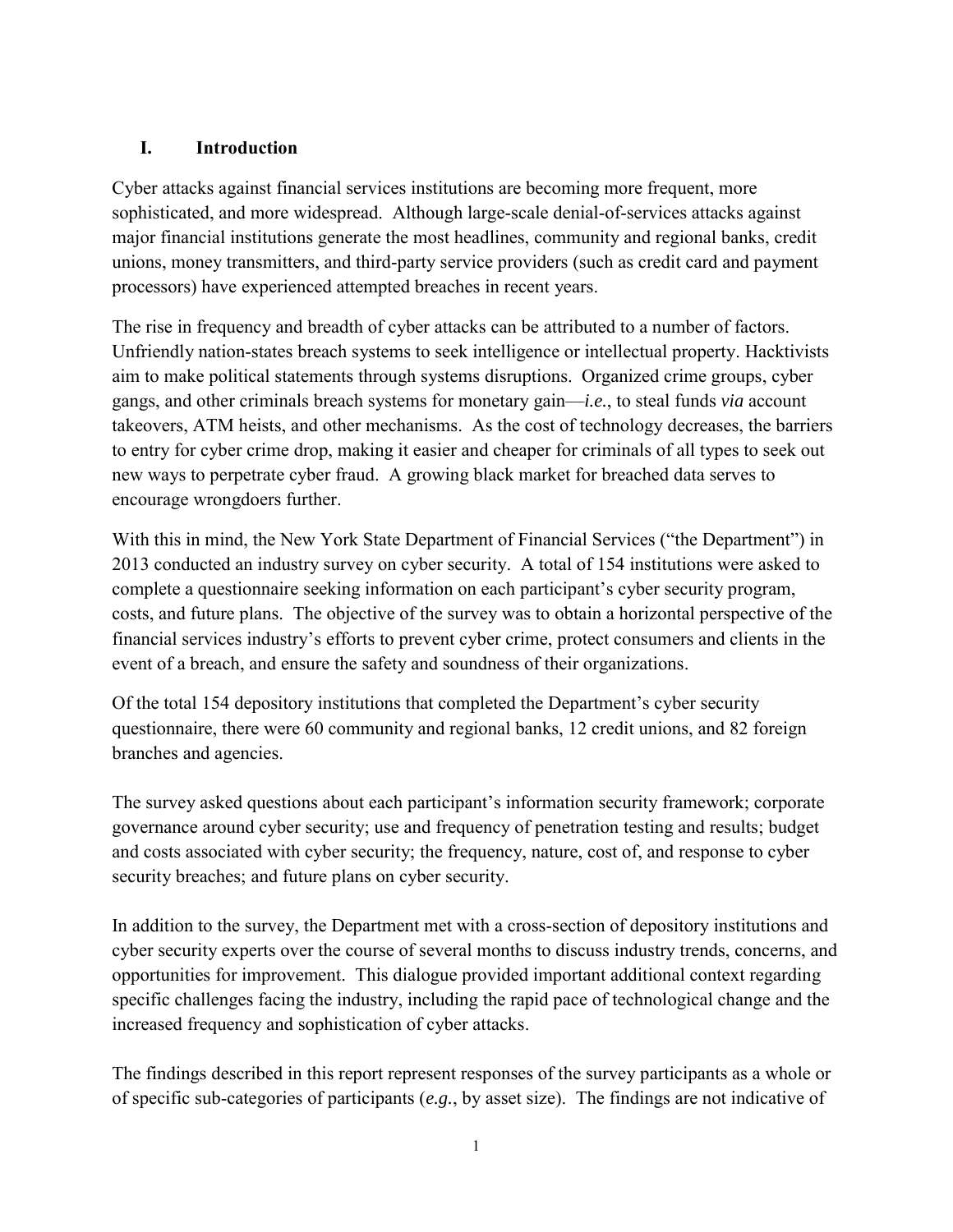any particular institution. For the purposes of this report, depository institutions have been categorized as "small" (assets < \$1 billion), "medium" (assets between \$1 and \$10 billion), and "large" (assets  $> $10$  billion).

#### **II. Findings**

#### **A. Management of Information Technology ("IT") Systems**

The vast majority of depository institutions surveyed, irrespective of size, rely on both internal and external resources to manage their IT systems. Of large institutions, 75% reported relying on a mix of in-house and outsourced vendor-provided IT systems. Similarly, 62% of medium and 70% of small institutions reported the same. Notably, very few institutions—less than 12% irrespective of size—rely on a completely outsourced IT environment.



\*Value of zero for medium-sized firms

#### **B. Information Security Framework**

Nearly all institutions—almost 90%—reported having an information security framework in place that includes what are considered to be the key pillars of such programs: (1) a written information security policy, (2) security awareness education and employee training, (3) risk management of cyber-risk, inclusive of identification of key risks and trends, (4) information security audits, and (5) incident monitoring and reporting. However, information security frameworks at medium and large institutions tend to be particularly well developed, with 89% and 98%, respectively, having implemented all five pillars.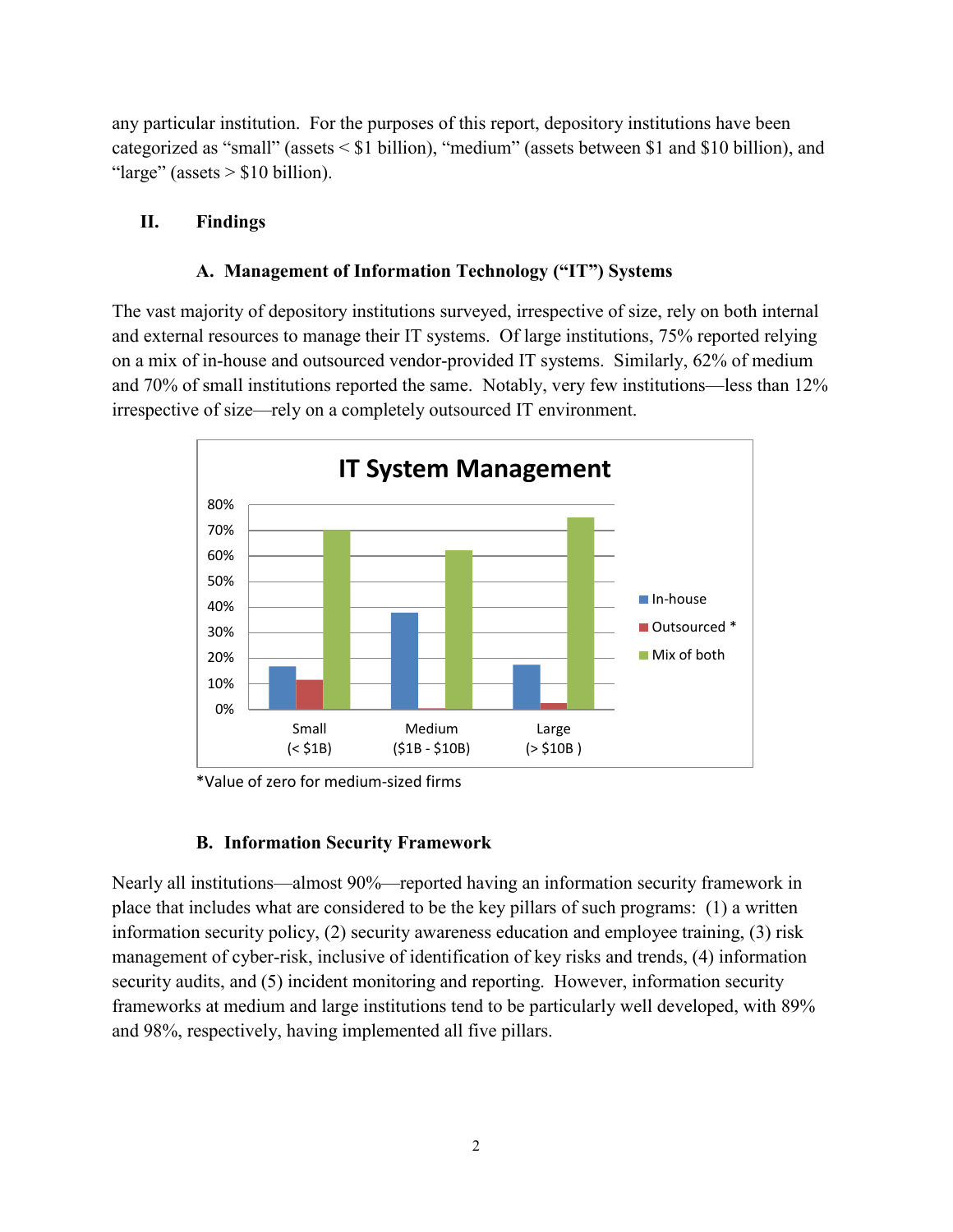Large institutions, however, are also more likely to have additional features integrated into their information security frameworks, such as a comprehensive communications plan to respond to inquiries in the event of a breach.

Approximately 84% of all institutions have a designated communications officer for responding to inquiries subsequent to a cyber-security breach. Large institutions, however, are more likely than small and medium institutions to have a communication plan for addressing stakeholders that may be impacted by a cyber-security breach. Nearly 83% of large institutions have such a plan, as compared to two-thirds (65%) of small and medium institutions.



The information security frameworks of small institutions lagged behind larger institutions in two additional areas: oversight over third party service providers<sup>1</sup> and membership in an information-sharing organization. While 80% of large and medium institutions reportedly conducted compliance audits of third parties that handle personal data of customers and employees, only 62% of small institutions reported doing so, which raises concerns. While small institutions might not have the resources to conduct their own comprehensive audits, they could rely on other existing resources to better understand their vendors' systems, controls, and financial health—such as the vendor's Federal Financial Institutions Examination Council

l

<sup>&</sup>lt;sup>1</sup> Notably, all banking organizations, registered bank holding companies, and other entities supervised by the Department are required to notify the Department of any "decision to contract to receive automated data processing services from an independent firm or banking organization." Moreover, the Superintendent of Financial Services has the authority to examine all records and material of the firm or banking organization furnishing the services "to the extent he deems necessary to protect the interests of depositors, creditors or stockholders of the banking organization or licensee receiving such services." See Supervisory Procedures 101.1 and 101.2.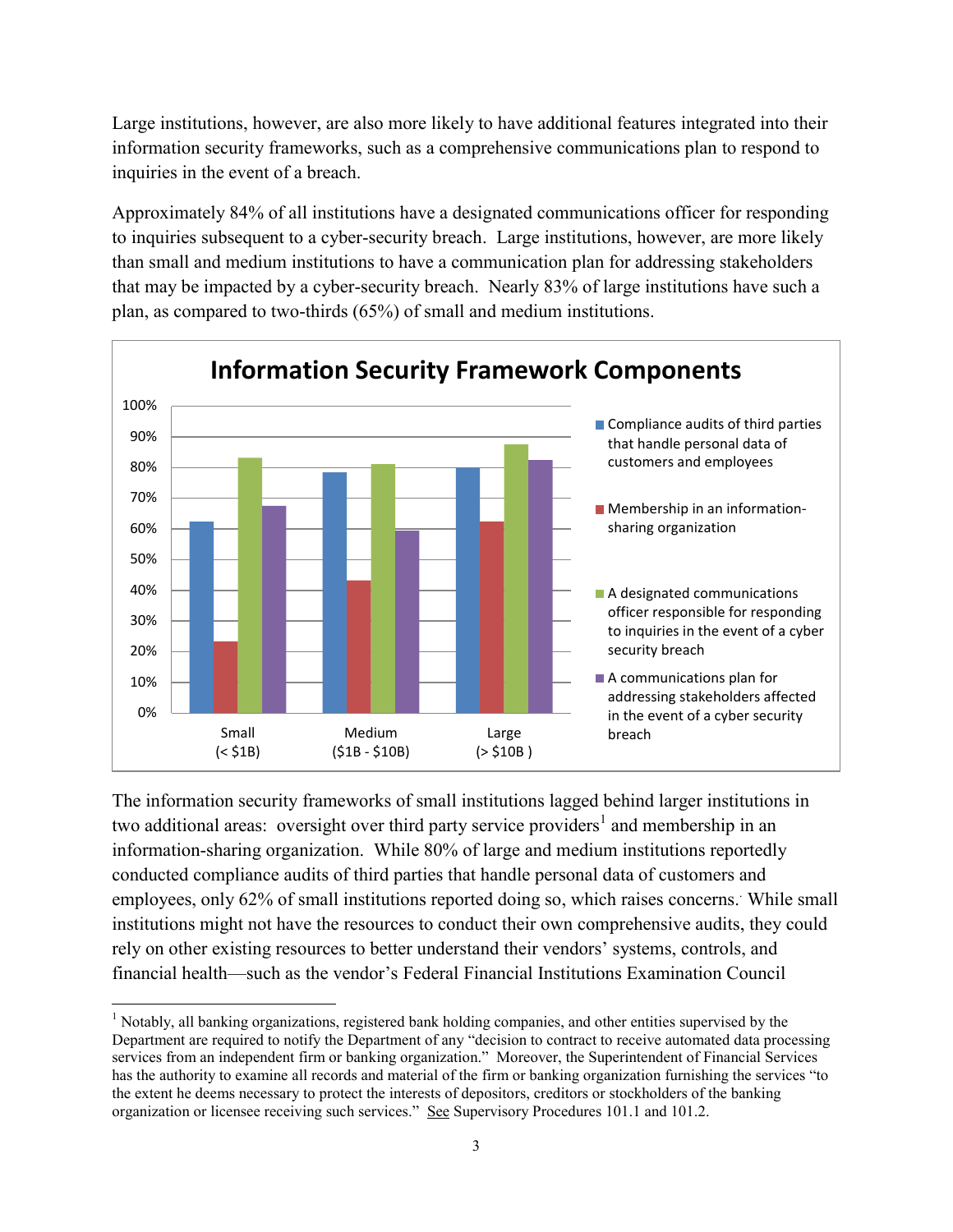(FFIEC) Technology Service Provider examination report or its American Institute of Certified Public Accountants' (AICPA's) Service Organization Control (SOC) report.<sup>2</sup>

Large institutions were far more likely to participate in information-sharing organizations (*e.g.*, Information Sharing and Analysis Centers ("ISACs")) than small institutions—with more than 60% of large institutions reporting such a membership as compared to less than 25% of small institutions. The more limited financial resources of small institutions may contribute to their lack of ISAC participation, but small institutions can reap benefits from Financial Services-Information Sharing and Analysis Center ("FS-ISAC") membership at fairly low cost. Members receive timely notification and authoritative information specifically designed to help protect critical systems and assets from physical and cyber security threats. In fact, both the U.S. Department of Treasury and the U.S. Department of Homeland Security rely on the FS-ISAC to disseminate critical information to the financial services sector in times of crisis. In addition, the FS-ISAC provides an anonymous information-sharing capability across the entire financial services industry that enables institutions to exchange information regarding physical and cyber security threats, as well as vulnerabilities, incidents, and potential protective measures and practices.

# **C. Use of Security Technologies**

A wide variety of security technologies aimed at improving systems security and preventing a cyber breach are employed by large, medium, and small institutions alike. The vast majority of institutions—irrespective of size—reported utilizing some or all of the following tools: antivirus software, spyware and malware detection, firewalls, server-based access control lists, intrusion detection tools, intrusion prevention systems, vulnerability scanning tools, encryption for data in transit, and encrypted files. In addition, more than half of all institutions have deployed data loss prevention (DLP) tools, with large institutions accounting for most of the DLP use. More than half of small (57%) and medium (65%) institutions have deployed DLP, while about three-quarters (78%) of large institutions have done so.

Notably, 57% of all the institutions responded as using tools to discover the use of unauthorized devices.Perhaps less surprisingly, large and medium institutions (93% and 76%, respectively) were much more likely than small institutions (52%) to deploy smartcards and other one-time password tokens (*i.e.*, a key fob). These types of tools, when part of a two-factor authentication process, can help guard against attacks that exploit vulnerabilities in security software as the much-publicized Heartbleed bug has done in recent weeks.

Large institutions also were more likely than medium and small institutions to implement public key infrastructure systems (63% and 35%, respectively, as compared to 16%). Although large

<sup>&</sup>lt;sup>2</sup> "Guidance on Managing Outsourcing Risk," December 5, 2013 (Board of Governors of the Federal Reserve System).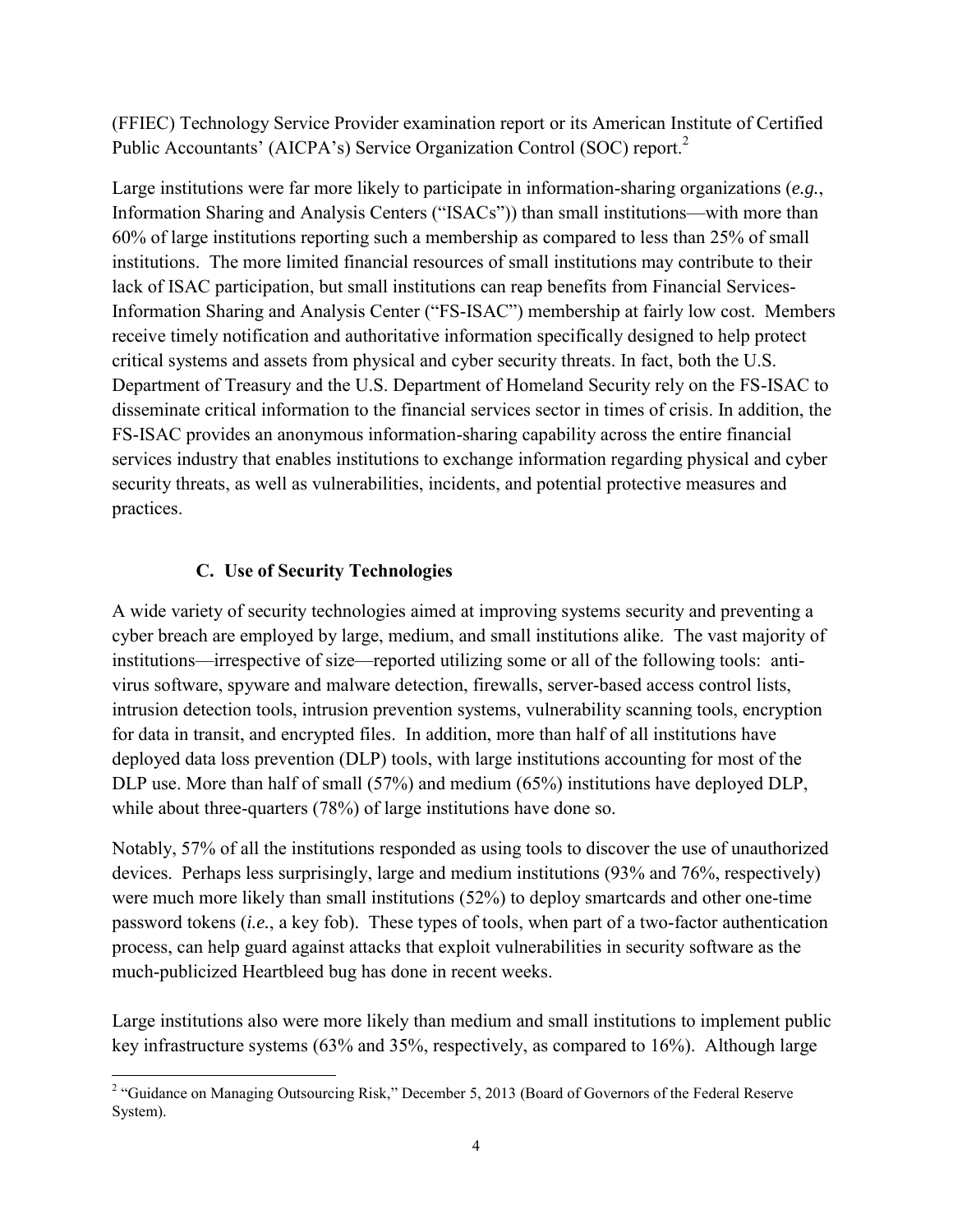and medium institutions (33% and 27%, respectively) also were more likely to deploy biometric tools than small institutions (13%), the use of this cutting-edge technology was relatively modest across the industry, which is to be expected given that these tools are still developing and remain costly. As technology in this area continues to develop, the use of biometrics is expected to become more affordable and widespread.

The majority of institutions already have policies and procedures in place to mitigate the information security risks associated with mobile devices (*e.g.*, tablets and smartphones) and social media. Notably, fewer than 27% of all the institutions have already implemented policies and procedures to mitigate information security risks associated with Cloud computing, but more than 35% of institutions without policies and procedures plan to introduce them in the next three years.

# **D. Penetration Testing**

Penetration tests (the practice of testing a computer system, network or Web application to identify vulnerabilities that an attacker could exploit) are conducted industry-wide, with 100% of large and medium institutions and 91% of small institutions undertaking such testing. Nearly 80% of the institutions conduct penetration testing on an annual basis. Approximately 13% of institutions conduct penetration tests more frequently, with 9% of institutions performing tests on quarterly basis and 4% on a monthly basis. Although penetration testing is an important element of an institution's cyber security program, such tests provide only a snapshot of an institution's vulnerabilities and can become outdated as soon as a new threat emerges. Ongoing systems monitoring through vulnerability scans are at least as—if not more—important to identify known weaknesses and potential exposures.

More than half of all institutions conduct penetration tests that originate from both internal and external sources, which is considered to be a best practice. Although external threats tend to grab headlines, insider breaches from employees, consultants, and others can do just as much—if not more—harm to an institution.

More than 85% of institutions rely on third-party consultants to perform penetration testing. Some institutions also reported conducting their own tests and/or supporting the tests performed by consultants. Nearly 38% of large institutions, 24% of medium institutions, and 10% of small institutions had their IT staff lead or support penetration tests in some fashion.

# **E. Budget and Costs**

At most institutions, the budget for information security/cyber risk-management is housed either within the institution's IT or operations budget. More than three-quarters (77%) of all institutions experienced an increase in their total information security budget in the past three years, with most of the remaining institutions (18%) reporting that information security budgets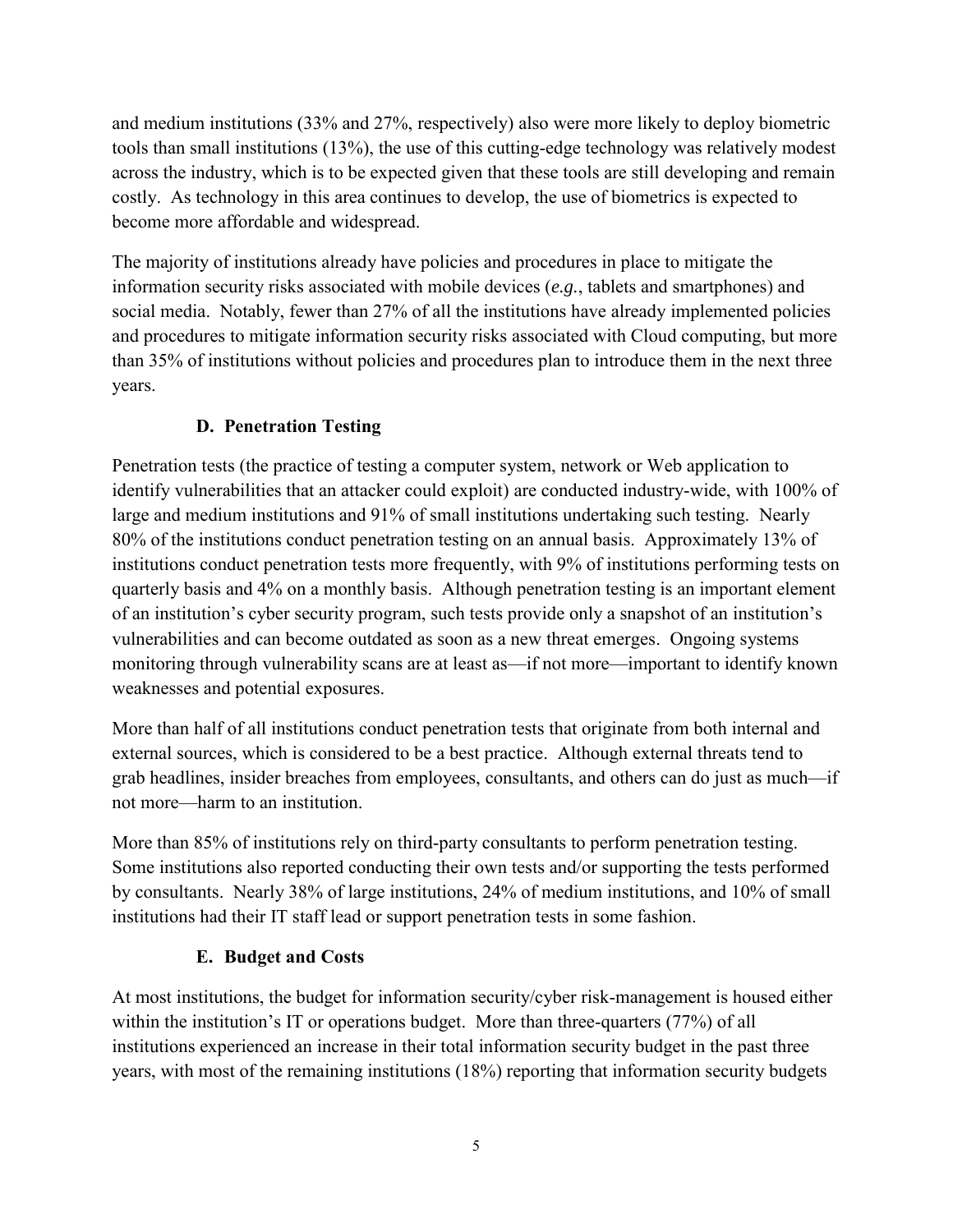have remained the same. Almost no institutions reported a decrease in spending in the past three years.

The vast majority of institutions—approximately 79% industry-wide—reported that information security budgets were expected to increase in the next three years. Notably, small and medium institutions were more likely than large institutions to report that their information security budgets would remain the same over the next three years, with nearly 16% to 21% of small and medium institutions, respectively, anticipating no change to their budgets as compared to only 10% of large institutions. The top three factors cited by institutions as driving information security spending were (1) compliance and regulatory requirements, (2) business continuity and disaster recovery, and (3) reputational risk.



Although fewer than 21% of institutions reported budgeting specifically for a cyber event (*i.e.*, a successful breach or other major systems disruption), many institutions reported that funds could be reallocated from within the IT (or other) budget(s) as needed should a cyber event occur.

More small institutions (66%) reported having external insurance coverage to help manage cyber security risk relative to medium (62%) and large (60%) institutions.

# **F. Corporate Governance**

Corporate governance around cyber security tends to be highly IT-centered. When asked which divisions and employees participated in their organizations' cyber security governance structure, institutions cited IT departments most frequently (92%), followed by Compliance Officer (73%), Risk Management (64%), Chief Executive Officer (61%), Chief Information Officer (60%), and Business Operations (57%). Notably, certain divisions and employees appeared to be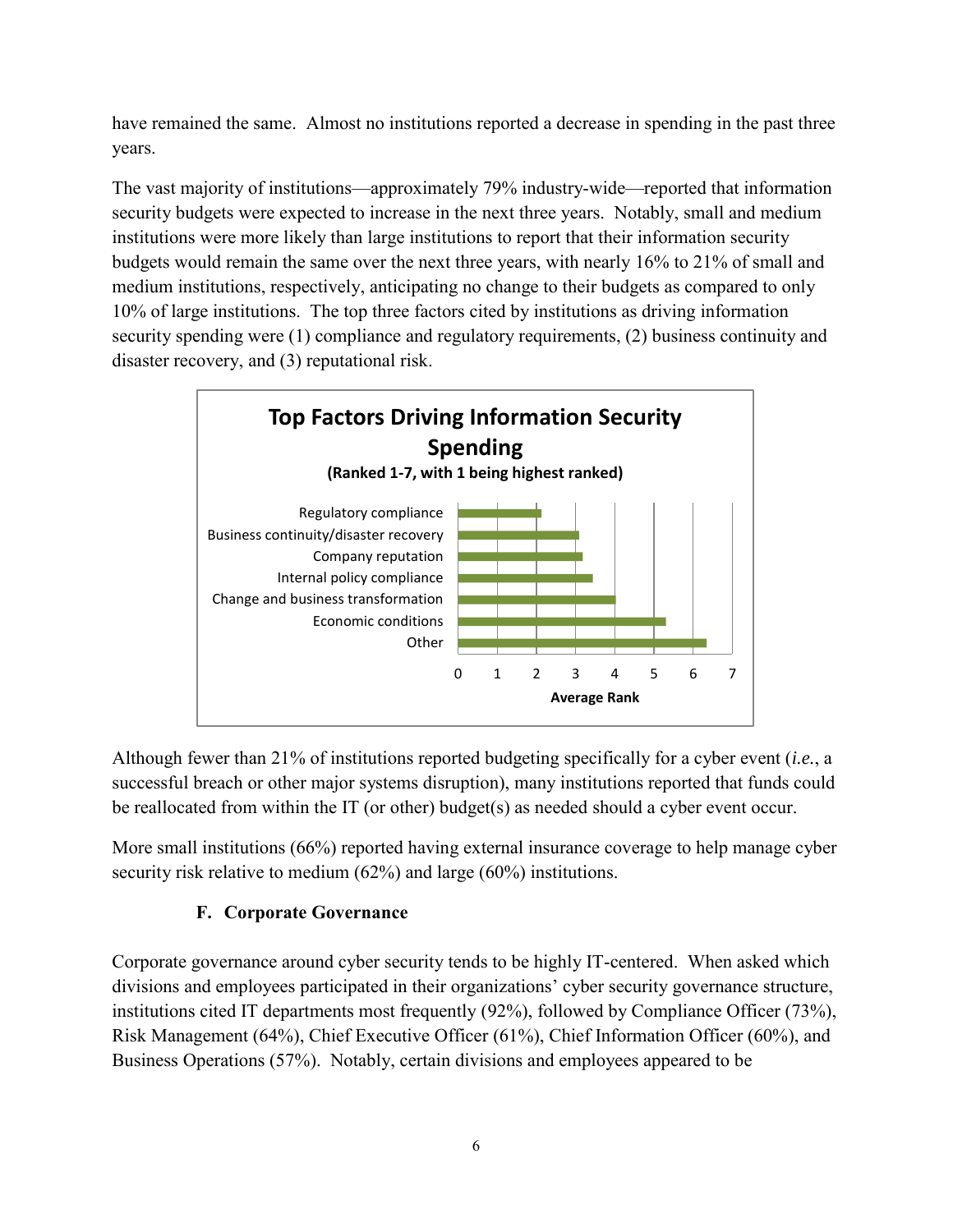



The inclusion of these divisions could only serve to strengthen cyber security governance within an institution and to ensure a holistic approach to managing cyber risk and addressing the consequences of a cyber breach. The General Counsel should advise on potential legal liabilities arising from a cyber event, as well as any indemnifications of potential litigants following a breach. Corporate Insurance should evaluate the need for (or adequacy of an institution's) cyber risk coverage or, alternatively, determine the extent to which Directors and Officers liability policies might apply in the absence of a cyber-specific policy. Similarly, an institution's Public Information/Communications team should identify potential stakeholders requiring feedback in the aftermath of a cyber attack, as well as anticipate the number and types of inquiries that may arise.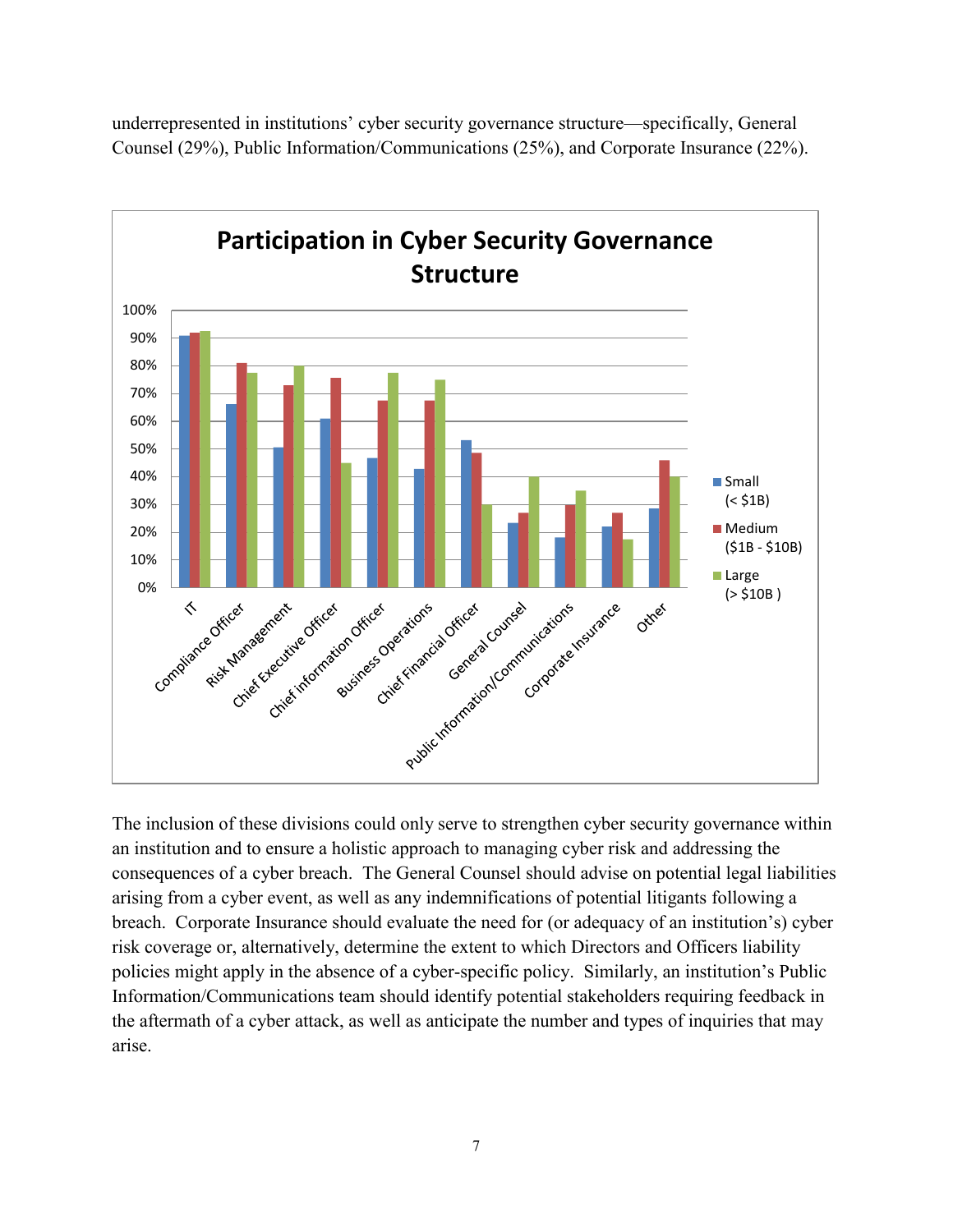Approximately 64% of institutions reported having a dedicated information security executive. Large institutions are more likely to have this dedicated position (80%) compared to small institutions (52%). However, the reporting line of that information security executive varied dramatically amongst institutions, with information security executives alternatively reporting to the Board of Directors (25%), the Chief Executive Officer (33%), or the Chief Information Officer (22%). The frequency at which specific managers within an institution received information security updates depended largely upon their level, with Boards of Directors receiving updates less often than senior management. More specifically, 73% of institutions reported that the Board of Directors received information security updates quarterly or annually, whereas 33% of institutions reported that senior managers received monthly updates. The frequency of information security updates to Chief Executive Officers varied dramatically amongst institutions, ranging from annually (30%), quarterly (24%), and monthly (22%).



Many institutions also reported providing *ad hoc* information security updates across their organizations (likely in response to a specific incident or risk), including the Board of Directors (21%), the Chief Executive Officer (37%), and senior management (34%). A small number of institutions reported never providing information security updates to the Board of Directors ( $\langle 7\%$ ), the Chief Executive Officer ( $\langle 4\%$ ), or senior management ( $\langle 1\%$ ). While limited to a small number of institutions, this lack of information security reporting, as well as some institutions' exclusive reliance on *ad hoc* reporting, represents an area needing improvement. Periodic information security updates should be provided to all levels of management, including the Board of Directors, to ensure that an institution's cyber risk is appropriately weighed and managed. IT departments may find themselves unable to compete for financial resources within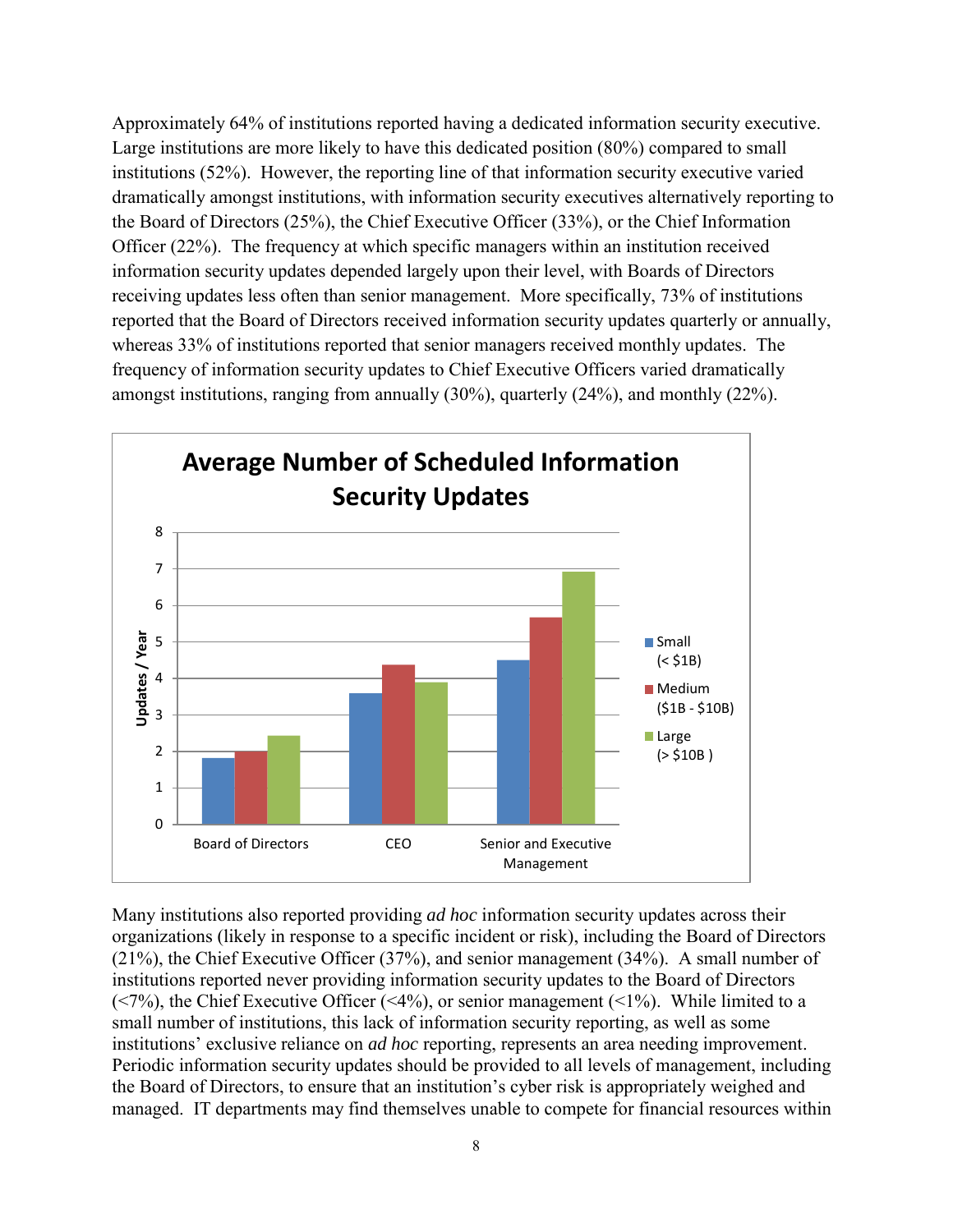their organizations if the Board or executive-level management cannot fully appreciate the institution's cyber risk.

# **G. Cyber Security Incidents and Breaches**

Most institutions irrespective of size experienced intrusions or attempted intrusions into their IT systems over the past three years. The attempted methods ran the gamut, with most institutions reporting incidents involving malicious software (malware) (22%), phishing (21%), pharming (7%), and botnets or zombies (7%). The larger the institution, the more likely it appeared to experience malware and phishing attempts. About 13% of small institutions reported being attempted targets of malware, as compared to 21% of medium institutions and 35% of large institutions. Similarly, about 16% of small institutions reported attempted phishing, as compared to 22% of medium institutions and 33% of large institutions. It is unclear whether the variation between large and small institutions represents an actual difference in the type of attempted intrusions experienced by these organizations or whether it is an indication that larger institutions are better equipped to identify systems intrusions.

The most frequent types of wrongful activity resulting from a cyber intrusion reported by institutions were account takeovers (46%), identity theft (18%), telecommunication network disruptions (15%), and data integrity breaches (9.3%). Third-party payment processor breaches were also reported by 18% and 15% of small and large institutions, respectively. Large institutions also cited mobile banking exploitation (15%), ATM skimming/point-of-sale schemes (23%), and insider access breaches (8%).

Although institutions reported numerous attempted systems intrusions over the prior 12 months, very few institutions experienced successful breaches resulting in significant monetary damages. But a greater number of large institutions than small and medium institutions reported experiencing financial losses resulting from cyber breaches.

For those institutions that experienced a monetary loss in the past three fiscal years due to cyber security breaches, the top two factors included in calculating the monetary loss as reported by the institutions were: (1) customer reimbursements (76%), (2) audit and consulting services (52%), and (3) deployment of detection software, services and policies (45%). Although many institutions factored loss of customer business (38%) and damage to brand/reputation (31%) into their total loss calculations, these losses in many cases were likely too difficult to quantify for institutions to factor into their overall monetary loss resulting from a cyber breach.

In nearly all instances, institutions that experienced a cyber security breach notified law enforcement and/or the relevant regulatory agency. Survey results indicated that institutions tend to inform law enforcement and regulators as a matter of course, but notify consumers and/or investors only when they are directly impacted.

# **H. Planning for the Future**

Although the majority of institutions reported having a documented information security strategy in place for the next one to three years, large and medium institutions were more likely to have a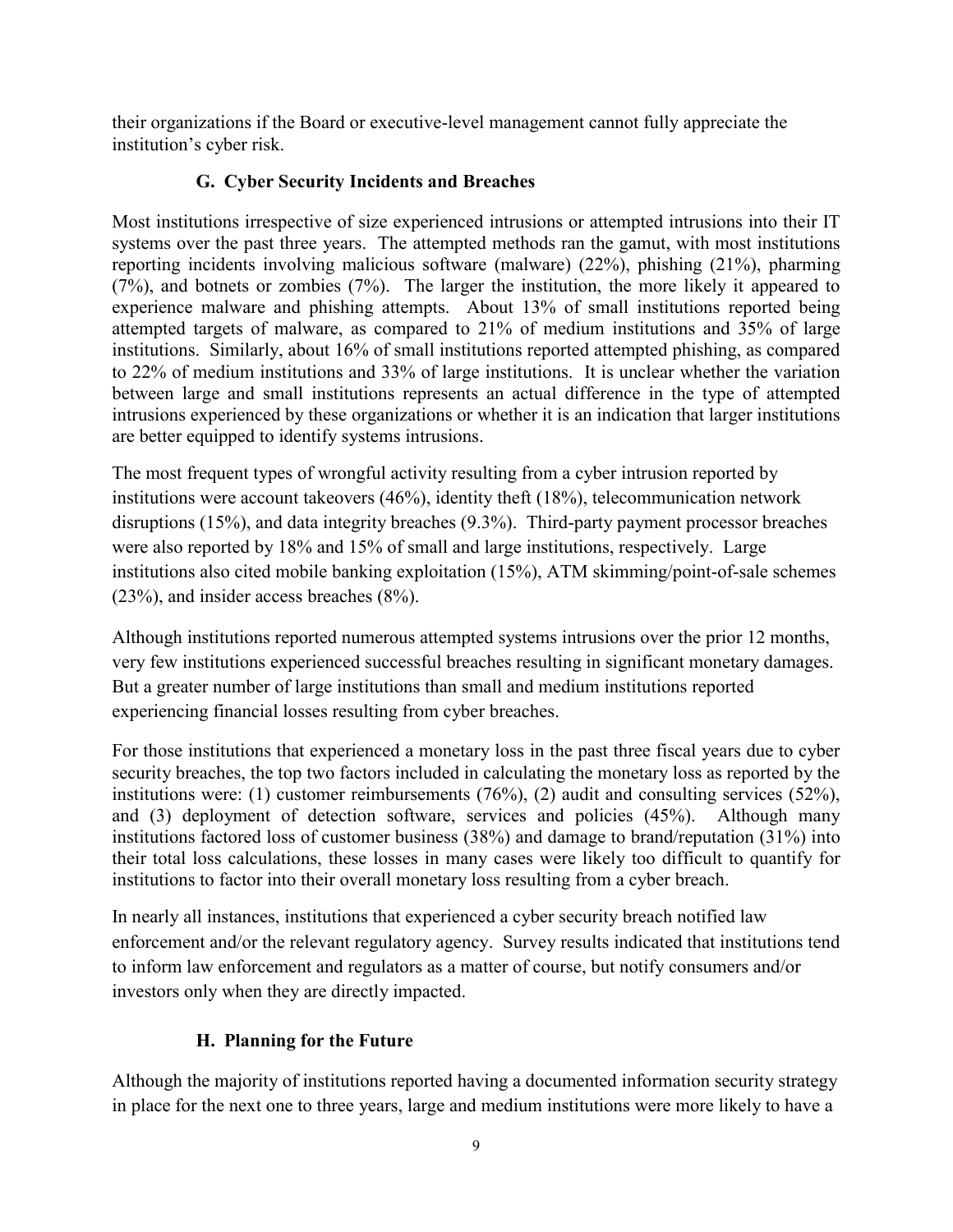plan than small institutions. More than 90% of large institutions and nearly 80% of medium institutions had a documented information security strategy, as compared with 62% of small institutions. Approximately 49% of institutions reported that their information security strategy adequately addressed new and emerging risks, while 31% said they need to modify their strategy to assess new risks and another 22% said they need to investigate further to understand the risks.

Most institutions indicated that the greatest challenge to building an adequate cyber security program arises from external factors. The barriers to ensuring information security most cited by institutions were the increasing sophistication of threats (71%) and emerging technologies (53%). Although reported less frequently, lack of visibility and influence within the organization (6%) and lack of sufficient budget (8%) were also cited as barriers in some instances.



#### **III. Continuing Challenges**

Although financial institutions have taken significant steps to bolster cyber security efforts in recent years, banks and other financial services companies will continue to be challenged by the speed of technological change and the increasing sophisticated nature of threats. While institutions are aware that the threat landscape is constantly evolving, they may find it difficult to keep up with the latest developments amid competitive pressure to integrate new technologies into their product offerings (*e.g*., remote deposit capture). Experts have noted that when competition surrounding new product development is fierce, security can lag behind.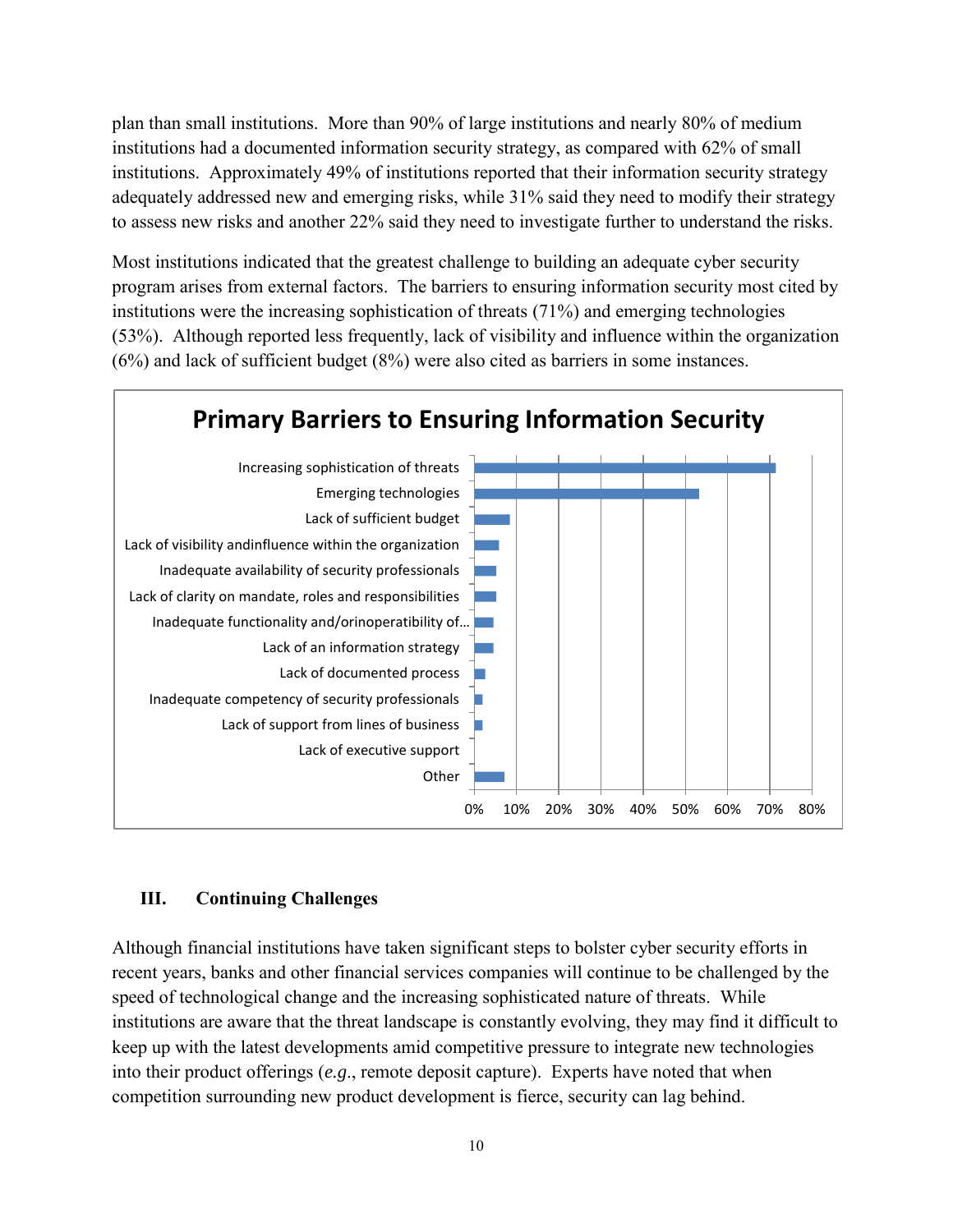The rapid pace of change makes it more critical than ever that institutions take advantage of the information-sharing and analysis resources available to them. With this in mind, the Department has recommended that all New York State-chartered depository institutions, irrespective of size, become members  $FS\text{-}ISAC$ <sup>3</sup> While the most sophisticated institutions are developing in-house intelligence-gathering capabilities focused on cyber security, most institutions will be limited to information received externally. Although institutions seem more willing than in the past to share information regarding threats and attacks, many remain hesitant to reveal perceived or actual security weaknesses to competitors. Through conversations with the Department, institutions have indicated that information-sharing is most productive when it focuses on specific threats (or types of threats) and solutions. This is particularly important for small institutions, which may need tangible information in order to direct limited financial resources to where they can be most effective—*i.e.*, toward specific threats and solutions.

Another continuing challenge is the industry's reliance on third-party service providers for critical banking functions. As indicated above, all institutions irrespective of size rely on thirdparty vendors for cyber security. In addition, most small and medium institutions outsource functions such as payment processing and most of their web application and online banking systems to external companies. This interconnectedness suggests that an institution's cyber risk level depends in large part on the processes and controls put in place by third parties. Institutions may not be permitted by their vendors to undertake penetration testing. Even more likely, small and medium institutions may not have the resources to do so. To the extent that institutions do not have adequate insight into the sufficiency of the processes and controls of their third-party service providers, this may represent an area in need of heightened due diligence and monitoring. Cyber security and data protection requirements should be incorporated into institutions' thirdparty contracts from the outset.

Finally, although the issue of limited resources will continue to plague small institutions in particular, the amount of money spent on a cyber program is by no means the best reflection of its strength. Costly software that is rarely updated, deployed in an ineffective manner, or fails to take into account social engineering does little to contribute to an institution's cyber program. Much more relevant is an institution's ability to identify its top cyber risks and design a program around those risks. The Department recognizes that cyber security does not have a "one-sizefits-all" solution and that a successful cyber program will be based an institution's size, its business model, and sensitivity of data collected. It is essential that an institution's view of its cyber risk remains dynamic as those factors change and evolve over time.

<sup>&</sup>lt;sup>3</sup> See "Banking Division Industry Letter: FS-ISAC Participation Recommended For All NYS-Chartered Depository Institutions" (NYS DFS, February 6, 2014), *available at* http://www.dfs.ny.gov/banking/bil-2014-02-06.pdf.